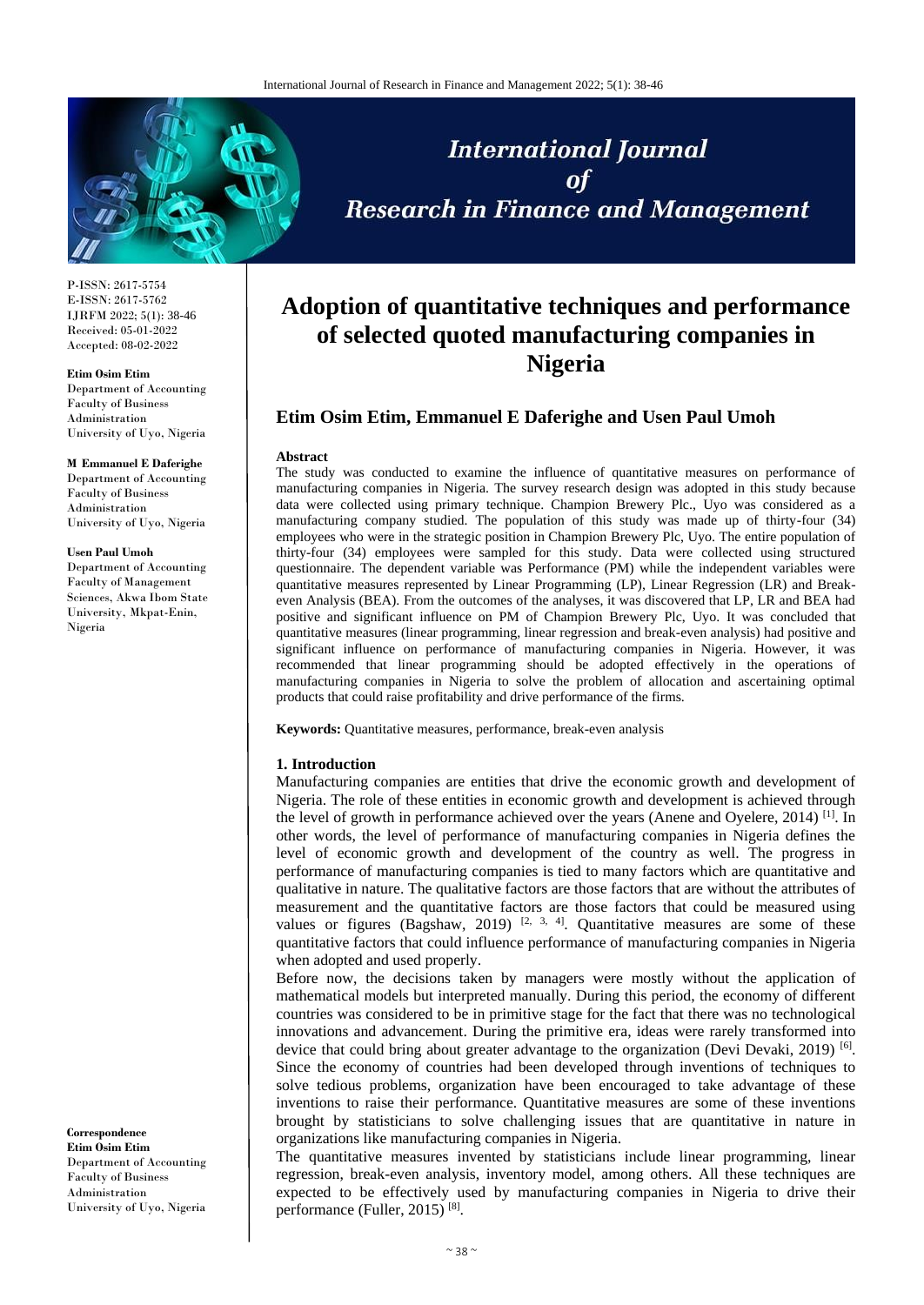Despite the adoption of these quantitative measures, manufacturing companies in Nigeria are still applying the usual ways of analysing decision problems.

Performance is defined as the level of growth in certain attributes regarded as performance indicators. These attributes include revenue, profitability, employee's productivity and investment. Thus, when talking about performance of manufacturing companies in Nigeria, it is possible to say that performance has no common definition or meaning but it could be explained based on certain parameters which have been mentioned (Verma and Sharma,  $2017$ ) <sup>[12]</sup>. For there to be improvement in performance, both qualitative and quantitative factors, must be put together. Studies in this area of survey by the researcher of this study have not really dwelt on the influence of the individual quantitative measure of performance, especially manufacturing companies in Nigeria. This study is set to achieve what have not been covered by previous researchers in this area.

Some of the multinational companies whose branches are oversea have adopted different quantitative measures to analyse their decision problems and the outcome of the application have impacted positively on their performance (Ukata, 2017) [11] . In Nigeria, some companies have decided to adopt the ideas of the counterparts in adopting quantitative measures to solve the challenging issues of decisions taken by managers. However, some of these entities that have adopted quantitative measures in Nigeria have been reporting growth in their performance while others are still reporting poor performance despite the application of quantitative measures including manufacturing companies in Nigeria (Ezema and Amakon, 2012) [7] . Some of the manufacturing companies in Nigeria have not even adopted quantitative measures in solving decision problems. It appears that the importance of using quantitative measures have not been unveiled to the managers of these entities.

Some of the manufacturing companies in Nigeria that have adopted quantitative measures in their operations are still not doing well in terms of performance because of the skills to make proper use of these measures. It is on this note that the researcher is in doubt whether quantitative measures applied by manufacturing companies in Nigeria has any influence on their performance by taking Champion Brewery Plc, Uyo as a company to study.

The main objective of this study was to examine the influence of quantitative measures adopted on performance of manufacturing companies in Nigeria - a study of Champion Brewery Plc, Uyo, Akwa Thom State.

### **2. Review of related literature**

### **2.1. Conceptual Review**

Manufacturing companies in Nigeria are drivers of economic growth and development in Nigeria; from the role played in manufacturing of essential goods to put in local market in the country and international market (Anene and Oyelere, 2014)<sup>[1]</sup>. Manufacturing entities earn income from local market and international market in which the products manufactured are sold. Foreign earnings are made from goods locally manufactured by these companies to the international market. Manufacturing companies in Nigeria are involve in transformation of local economy by ensuring

that needed products are produced based on the size of market (Monday, Akinola, Ologbenla & Aladeraji, 2015)<sup>[9]</sup>. The basic kinds of products manufactured by these firms are broadly classified into consumer goods and industrial goods. In Nigeria, manufacturing companies are broadly classified into the following subcategories of consumer goods companies, industrial goods companies, oil and gas companies and health care companies (Ukata, 2017)<sup>[11]</sup>. Consumer goods companies are those entities that are concerned with the production of varieties of products needed and desire by individuals or the general public who are regarded as consumers or buyers. Industrial goods companies are those companies whose major activities is the production of industrial products such as cable for electrical connections, plant for production of essential goods (plants for conversion of raw materials to finished goods) (Bagshaw and Nissi, 2019)<sup>[4]</sup>. The core activities of these companies are to manufacture products needed by other companies or industries.

Oil and gas companies are those companies that are engaged in the activities of upstream and downstream in oil and gas sector (Ezema and Amakon, 2012)<sup>[7]</sup>. They are concerned with the activities of extraction of crude oil, processing the crude oil extracted to needed products and distributing them to the consumers. The upstream activities of oil and gas sector is the activities of development, extraction and production of new oil and gas reserves while the downstream activities of oil and gas sector is associated with the activities of marketing and distribution of finished products of crude oil to the consumers or buyers.

Health care companies are those entities that carry out the activities of producing clinical and pharmaceutical products to the general public regarded as consumers (Bagshaw, 2017). Clinical products manufactured by health care companies in Nigeria include hospital beds and other apparatus used by medical doctors. On the other hand, pharmaceutical products are drugs, cotton wool, methylated spirit and so on.

The survival of all these entities is associated with the level of performance attained by the companies. Thus, performance of manufacturing companies is very fundamental to the continuous existence of these firms. Performance is defined as the level of improvement in financial and non-financial indicators (Verma and Sharma,  $2017$ ) <sup>[12]</sup>. Performance is also defined as the level of growth in both quantitative and qualitative factors. In this case, it is observed that performance has to do with the extent to which companies have achieved their goals and objectives. Performance is anchored on the level of improvement of some factors as stated earlier which could be financial and non-financial in nature. The financial factors of performance are those attributes that are often presented on financial statements published by managers of manufacturing companies in Nigeria while the non-financial factors are those attributes that are not presented on published financial statements of manufacturing entities in Nigeria (Wazis, Imam and Kashim, 2016).

The financial factors of performance are also regarded as quantitative factors of performance because of the characteristics of being measurable with values or figures. On the contrary, some of the non-financial factors of performance are quantitative and others are qualitative in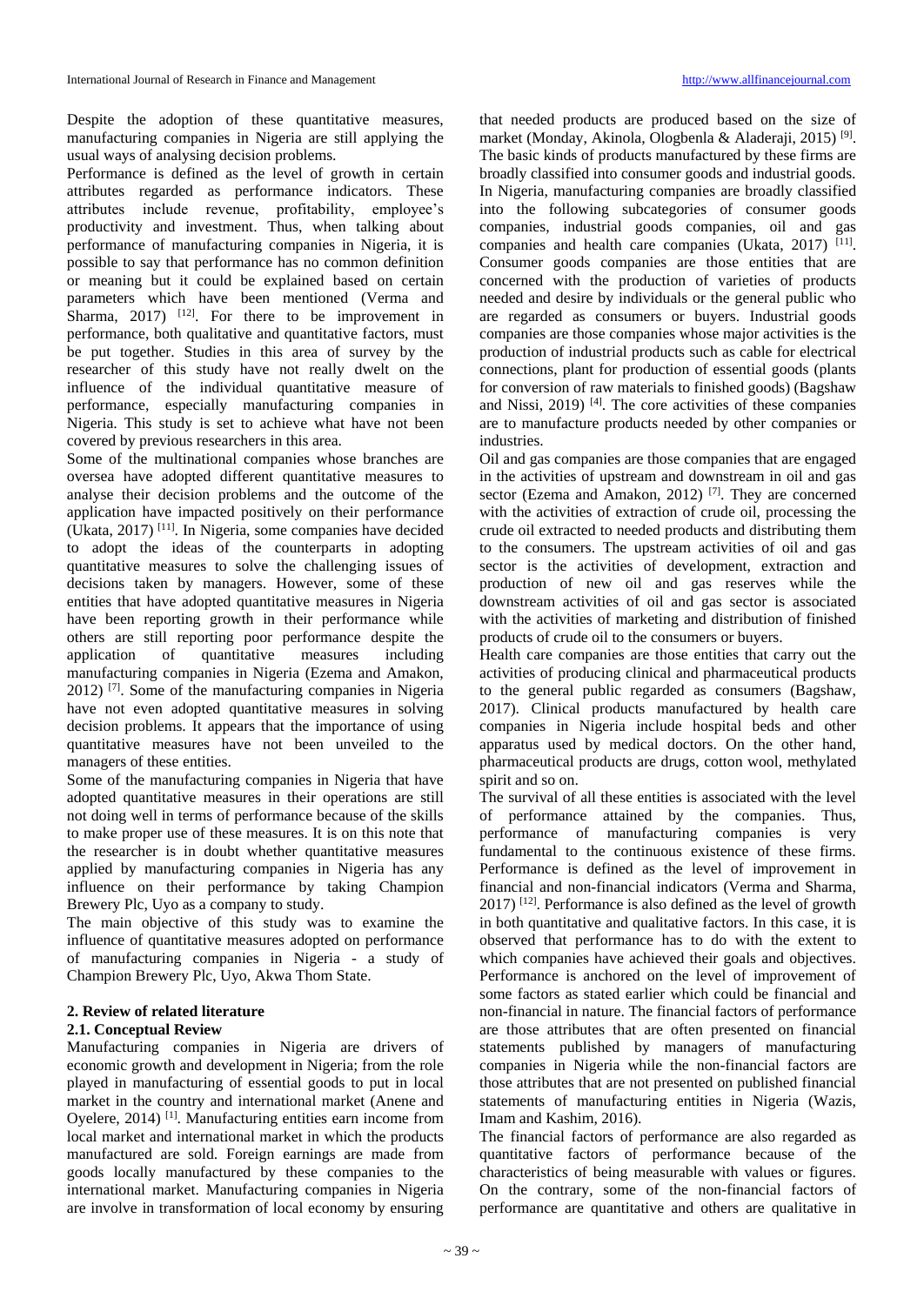nature. The quantitative factors of non-financial performance are those attributes although not reported on financial statements published by managers of manufacturing companies in Nigeria but can be translated into quantifiable attributes (Bagshaw, 2017). For instance, the number of hours spent by employees in production of certain product could be regarded as quantitative nonfinancial indicator because the number of hours spent, and the quantity of goods produced could be translated into quantifiable data.

Qualitative non-financial performance are those attributes that lacks the characteristics of being measurable with quantifiable data. Qualitative non-financial performance are those factors that could not be measured by assigning numbers to but are existing in an organization (Wazis *et al*., 2016) Example of qualitative non-financial performance are decisions often taken by managers, the skills of individual directors in an organization and the experience acquired by employees in an organization. Qualitative nonfinancial performance, when properly managed, usually raise the overall growth of an entity.

Performance in this study is considered from the standpoint of measurability of actions. Thus, performance of manufacturing companies in Nigeria especially that of champion brewery Plc, Uyo is connected to growth in revenue, growth in profitability, growth in investment of non-current assets, improvement in employees' efficiency and improvement in value. Growth in revenue has to do with increase in sale or turnover of an entity between two accounting periods (Ukata, 2017).  $[11]$  In this case, when revenue falls between two accounting periods, growth in revenue could be described as being negative and thus, performance between the two accounting periods is not impressive. Increase in profitability is described as a fundamental achievement in performance of firms.

It is also important to note that growth in profitability might not really indicate that companies have attained progress in performance especially when managers adopt the approach of earnings management where expenses are reduced or when a greater proportion of sale revenue is done on credits (Fuller, 2015) [8] . In this case, it could be stated clearly that manufacturing companies in Nigeria could declare paper profits which might not really portray the image of performance of the firms. For profit to affect performance of companies positively, quality of profit is expected whereby a greater proportion of the profits is on cash and the negative effect of earnings management is minimized.

Investment in non-current assets usually describe the extent to which a company is expanding. The higher the investment in acquisition of non-current assets, the larger the entity and vice versa (Verma and Sharma, 2017) [12] . The level of investment in which a manufacturing firm commits funds into defines the propensity of the company growing larger in the future. Employee's efficiency is very important in ensuring the growth in performance of an entity. Employee's efficiency has to with the possibility of employees utilizing less hours to [produce larger volumes of product. In the case, employee's efficiency is capable of driving the performance of manufacturing companies in Nigeria (Onukwuli *et al*., 2014). Growth in value usually defines the performance of an entity, value of a manufacturing company in Nigeria could be described in

terms of growth in stock price, growth in assets, growth in book value of equity and growth in market of equity.

Performance of manufacturing companies in Nigeria in this study is measured in terms of growth in revenue, growth in profitability, improvement in investment and growth in value. This is because all these factors mentioned are reported on financial statements of manufacturing companies in Nigeria as well as disclosing them in annual reports (Bagshaw, 2019). The reason behind the choice of quantitative indicators reported on annual reports and financial statements of manufacturing companies in Nigeria is owing to the fact that the independent variables is concerned with quantitative measures.

Quantitative measures that has been introduced to be utilized in the operations of manufacturing companies in Nigeria include linear programming, linear regression and break-even analysis. Linear programming is defined as a quantitative measure usually adopted to solve a decision problem the has more than one limiting factor (Anene and Oyelere, 2014)<sup>[1]</sup>. Linear programming is usually adopted to solve the problem of allocation to enable the user to appropriately ascertain the best combination of allocations that could yield meaningful results. The benefits of adopting linear programming quantitative measure is to assess the optimal combination of activities or products that could yield the highest outcome to the user. Linear programming is often used to assess the best combination of more than one product that could either maximize profit or minimize cost. Also, linear programming is also used to assess the combination of labour hours that could produce maximum quantity of products as well as combination of products that could be produced using minimum hours (Fuller, 2015)<sup>[8]</sup>.

For the fact that linear programming is often adopted in assessing the best combination of products known as optimal products, it is clear to say that linear programming, as one of the quantitative measure, is adopted in manufacturing companies because of its suitability in deQision making which has to do with profit maximization, cost minimization, output maximization and labour hours minimization (Bagshaw, 2019). Thus, the application of linear programming in operations of manufacturing companies in Nigeria is targeted towards raising performance of the entities. Linear programming is applicable in various areas of management science such as accounting and finance, marketing and distribution, human resource management and production.

Linear programming is adopted in accounting and finance department of an organization particularly in assessing the optimality of investments (Fuller, 2015) [8] . The application of linear programming in the area like capital budgeting assist managers of manufacturing companies in Nigeria to decide the investments that are ideal, and which can add more value to the wealth of the shareholders. Also, in the area of accounting and finance, linear programming is used to solve the problem of capital rationing in an organization which is drawn from investment perspective (Devi and Devaki, 2019). Usually, a manufacturing company might be faced with different investment opportunities with positive Net Present Value (NPV) with different amount of initial capital outlay and the company might be constrained in terms of available capital to invest in all these investments with positive Net Present Value (NPV). In this case, linear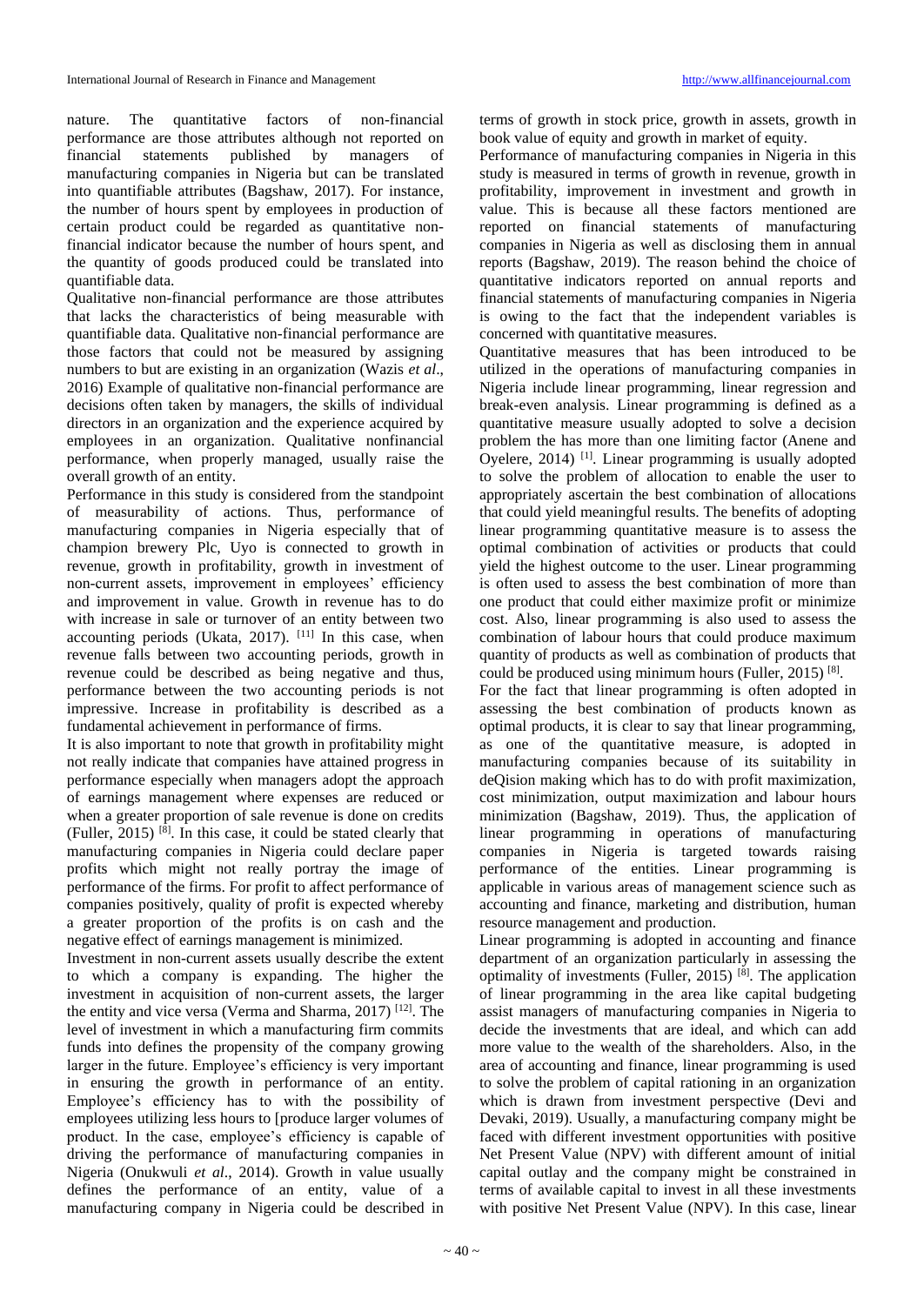programming could be used to allocate appropriately or to decide the investments to be combined to yield meaningful result to the organization.

Linear programming is adopted in marketing and distribution activities of a manufacturing company. It is basically used to allocate the quantity of products to produce to different market based on size of the market and the available resources in the organization with the aim of reducing waste. Linear programming is also adopted in marketing and Distribution activities of a manufacturing entity to help managers to assess the markets with higher patronage. It is also adopted in distribution activities to ascertain the route to advertise company products or to deliver the products with minimal costs (Onukwuli *et al*., 2014). Linear programming as a quantitative measure is also used in research and development activities of an organization to enable the user or manager to determine quantitatively the level of satisfaction derived from the company's products as well as locating new markets for the company's products.

Linear programming is applicable in human resource department of an organization. Particularly, it is used to evaluate the efficiency of employees in terms of labour hour usage. It is usually adopted to determine the combination of employees that could produce the maximum quantity of products needed in an organization with limited hours and limited costs (Ukata, 2017)<sup>[11]</sup>. The application of linear programming in human resource management is achievable when the user understands how the models work. The use of linear programming in human resource management also help managers of manufacturing companies to select the best employees that could handle the activities of the organization efficiently and effectively to raise the performance. This is achievable in recruitment process often conducted by a manufacturing company in Nigeria.

Linear programming is employed in production department of a manufacturing company. The essence of its adopting is to ascertain the combination of hours that could yield maximum output given the limited resources or input. The application of linear programming is basically suitable in manufacturing process where raw materials are transformed into finished goods or products (Verma and Sharma, 2017) [12] . Linear programming is also applied to decide the quantity of input to combine to produce the maximum quantity of products at a given period of time. This is mostly applicable in a manufacturing company where there are varieties of products often produced by the organization. Linear programming is also adopted in production department to ascertain the combination of products that could yield higher turnover or revenue.

However, linear programming is a quantitative measure that has some limitations based on its applicability. These limitations include: first, linear programming cannot be applied to solve a problem that has one limiting factor or scarce resource. Second, linear programming cannot be applied in a scenario that is full of uncertainties (Wazis *et al*., 2016). The application of linear programming does not warrant the exact outcome calculated using objective function because of the historical data used. Finally, linear programming model is not suitable in production of one product. To adopt linear programming, there are basic steps that must be followed.

## **These steps include**

- i. Define the variables in accordance with the products
- ii. State the objective function either to minimize costs or to maximize profits for instance.
- iii. Formulate the constrain in line with their limited resources.
- iv. State the non-negativity function.

It is important to note that in maximization of profits, the less than or equal to  $(\le)$  symbol should be used and to minimize costs, the greater than or equal to  $(\ge)$  symbol should be used. To obtain the optimal value from the linear programming model to substitute in the objective function, the constrain must be converted into equation and solved appropriately using a specified method. Basically, there are two methods used in solving linear programming problems and they are graphical method or algebraic method. The graphical method is only used to solve a linear programming problem that has just two variable- X and Y for instance. The algebraic method could be used to solve different kind of linear programming problems. It includes matrix method, determinant (Cramer's rule) and simplest tableau method. The matrix, determinant and simplest methods could be used to solve linear programming problems involving just two variables and above.

Linear regression is another quantitative measure used to solve decision problems in manufacturing companies in Nigeria. Linear regression is used mostly to solve the problems that has to do with dependent and independent variables. In other words, in the application of linear regression, the essence is to establish the rate of influence of independent variables on dependent variables (Ezema and Amakon, 2012)<sup>[7]</sup>. Linear regression is a statistical tool that is mostly used in prediction of one quantity or variables given the other.

Linear regression has some assumptions which are often satisfied before the adoption. These assumptions include: first, the data for both dependent and independent variable must exhibit the attribute of normality. Second, the independent variables must influence the dependent variable individually to avoid the problem of multi-collinearity (Bagshaw and Nissi, 2019)<sup>[4]</sup>. Finally, the dependent variable must be predicted by the independent variables to avoid the problem of first-order autocorrelation.

Before the adoption of linear regression, the user should be familiar with the requirements which has to do with the variables, the assumptions and the expected result (Bagshaw, 2017) [2] . This simply means that before linear regression is adopted to solve a problem in a manufacturing company, the dependent and independent variable must be accurately stated, and the assumption of normality and others must be strictly adhered. When all these requirements are satisfied, the result provided by linear regression could be said to be authentic and not with high level of spuriousness.

Like linear programming, linear regression is applicable in the following areas or departments in a manufacturing company such as finance and accounting, marketing department, human resource and production department. Linear regression is basically adopted in accounting and finance department especially in the prediction of costs which cut across various areas and practices of the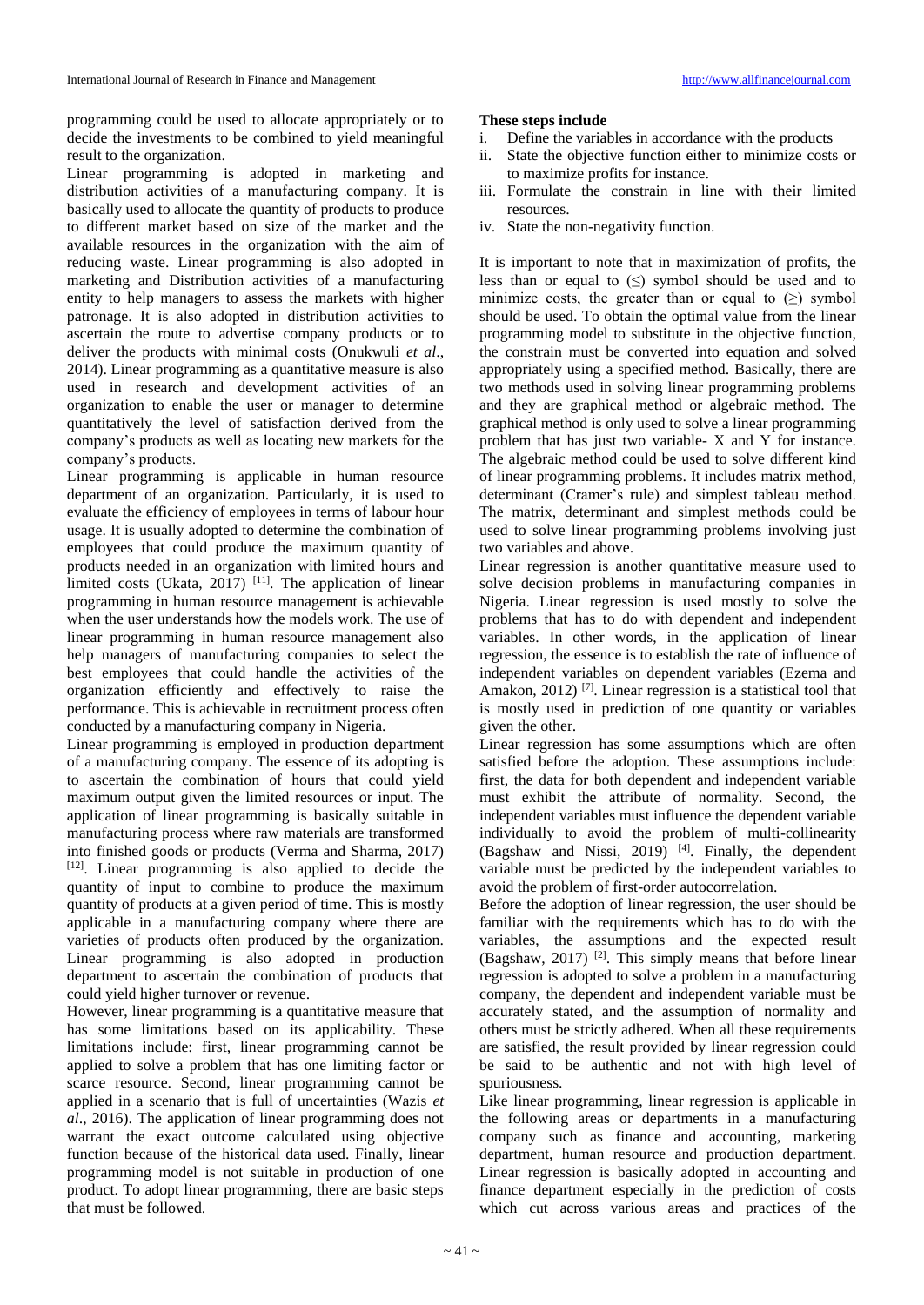department (Verma and Sharma, 2017) <sup>[12]</sup>. Linear regression is also adopted in marketing department for the purpose of predicting the quantity of products manufactured by affirms that could be patronized in a given market given other conditions to be favourable like taste of the buyers, price of the product, then nature of the product and political stability.

Linear regression is applicable in human resource department of a manufacturing company in Nigeria. The essence of the adopting of linear regression in human resource department rest on prediction (Devi and Devaki, 2019) [6] . Linear regression could help managers of human resource department to predict the number of outputs that could be produced with the available labour hours. Linear regression is also employed in production department for the purpose of predicting the cost of raw materials that could be used to acquire the suitable raw materials that could produce certain number of products at a given period. The essence of adopting linear regression in prediction is to solve decision problems which could influence performance of manufacturing companies in Nigeria positively.

Break-even analysis is another quantitative measure used in taking decision in an organization. In break-even analysis, the major concern of a manager is to ascertain a point where profit is zero and cost is zero. In this case, break-even point is a point of equilibrium between total revenue and total cost of an entity. The total revenue is derived by multiplying the price charge with the quantity of products (Fuller, 2015)  $[8]$ . Total cost is broadly classified into total fixed cost and total variable cost. In the computation of break-even point, certain factors must be taken into consideration and these include selling price per unit, variable cost per unit and total fixed cost. Break-even point in quantity usually indicate the quantity of products that could be manufactured by a firm to more no profit and no loss.

Break-even analysis is usually used by managers to determine the point of equilibrium between revenue and total cost so as to decide the quantity of product to produce further at a given price and variable cost per unit to maximise profit (Bagshaw, 2019)  $[3, 4]$ . This is how important break-even analysis is in manufacturing companies in Nigeria. In deciding the quantity of product to produce beyond break-even point to maximize profit, performance of manufacturing companies in Nigeria could be influenced positively.

### **2.2 Theoretical Review**

A theory was review and adopted in the study because of its suitability in the study conducted.

### **2.2.1 Resource-Based Theory**

The resource-based theory was formulated and developed by Barney (1995). The resource-based theory emanates from the principle that the source of firm's competitive advantage lies in their internal resources, as opposed to their positioning in the external environment. That is, rather than simply evaluating environmental opportunities and threats in conducting business, competitive advantage depends on the unique resources and capabilities that a firm possesses (Barney, 1995). The resource-based approach of the firm predicts that certain types of resources owned and controlled by firms have the potential to generate competitive advantage as well as superior firm performance (Devi and Devaki, 2019). Quantitative measures adopted in manufacturing companies could be regarded as resources controlled by the organization for the purpose of improvement in performance.

The resource-based approach stipulates that in strategic management the fundamental sources and drivers to firms' competitive advantage and superior performance are mainly associated with the attributes of their resources and capabilities which are valuable and costly-to-copy. Firm resources include all assets, capabilities, organizational processes, firm attributes and information, knowledge controlled by a firm that enable the firm to conceive and implement strategies that improve its efficiency and effectiveness (Barney, 1995). Quantitative measures adopted by manufacturing companies are included in organizational processes used in conducting business activities. This is how relevant resource-based theory is in this study. Thus, it is adopted in this study.

### **2.3 Empirical Review**

Previous studies in relation to this study were reviewed to ascertain the gap in the present study.

Fuller (2015) <sup>[8]</sup> conducted a study on the strategist's scorekeeper: A quantitative approach to the assessment of business strategies. The study was carried out to evaluate the importance of using quantitative models in solving decision problems. Five metrics for comparatively assessing business strategies, both longitudinally and crosssectionally, were provided. Academics will benefit from being able to assess the viability of strategies among a range of theoretical perspectives, enhancing opportunities for cross theoretical strategic analysis. Practitioners can better document their firm's strategies, identifying strategic gaps with their rivals and assessing the potential impact on firm<br>performance among various strategies prior to various strategies prior to implementation.

Monday *et al.* (2015) assessed strategic management and firm performance: A study of selected manufacturing companies in Nigeria. The intention of the researchers was to provide further evidence on th effects of strategic management (SM) on the performance of manufacturing industries in Nigeria. Five large-scale quoted manufacturing firms located in Lagos metropolis were selected. The study relied on primary data which were obtained using structured questionnaire administered to 50 purposively selected respondents of the selected firms. The data collected were analysed using Analysis of Variance (ANOVA) and correlation analysis as well as descriptive analysis in pursuance of the stated specific objectives of the study. The result showed that strategic management had significant effects on the profitability and operational performance of the selected manufacturing firms. Also, strategic management had positive relationship with the level of competition of the firms. The study concluded that the practice of strategic management is sine qua non in boosting firm performance in the manufacturing industries in Nigeria. Ukata  $(2017)$ <sup>[11]</sup> in a study to investigate the use of quantitative business models as an aid for financial management by entrepreneurs to surmount Nigeria's economic challenges. The investigation used causal comparative research design. The research design sought to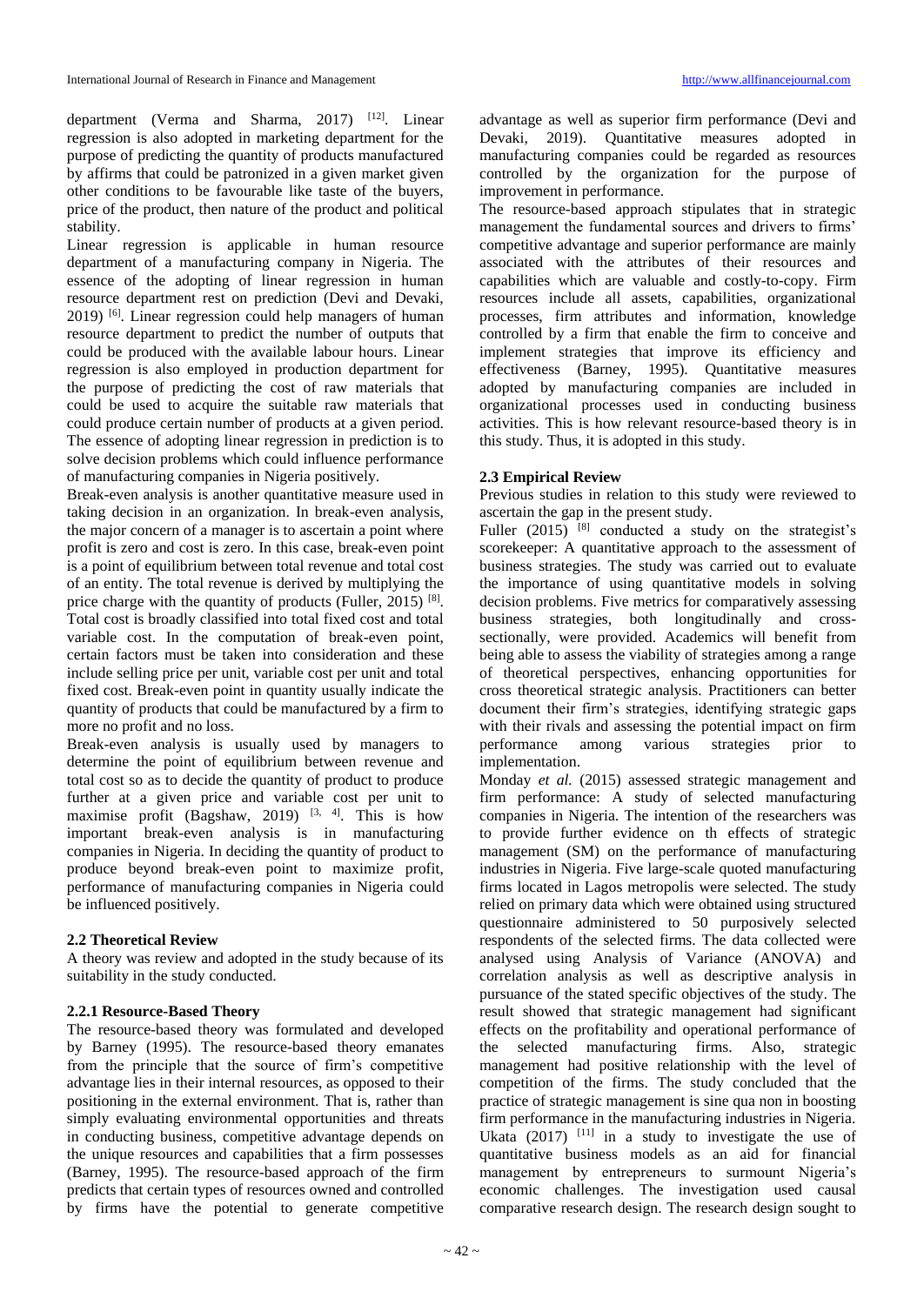find out that which is associated with certain occurrence, conditions, and outcomes types of behaviour by analysis of the past events, or already existing records. It was discovered that quantitative business models like price earnings ratio, dividend-discount-model, discount- cashflow-model, Pie in 3-D, price-to-cash-flow-ratio, costbenefit-analysis, breaking-even- analysis, statistics analysis of feasibility study, gross-domestic-product (GDP), and contribution margin (marginal income) were used as an aid for financial management in the areas of investments decision-making to clients, financial projection of potential future performance of firms, determining stock valuation of companies in the same industries, to know sales rate/investment areas and expected returns of private and public firms.

Verma and Sharma  $(2017)$ <sup>[12]</sup> conducted a study to determine the role of quantitative techniques in business and management The purpose of the study was to discuss the various quantitative techniques and methods used in managerial decisions. Quantitative techniques are very powerful medium through which we solve uncertainty in decision making and enhance projectability and efficiency in the business. A systematic approach to decision making is complex because today's business and environment in which it is functioning are for more complex than in the past. For large business, a single wrong decision very painful but may also have ramifications in national economy.

Bagshaw  $(2019)$  <sup>[3, 4]</sup> conducted a review of quantitative analysis in production planning decisions using the linear programming model. The purpose of the study was to examine the role of quantitative analysis in production planning decisions. This draws from the observed imperatives of quantitative analysis in business decisions and its capacity for predictability and enhanced decision making given the increasingly complex nature of the business environment. The study therefore addressed the historical evolution of quantitative technique as an efficient and effective decision-making tool. The content of the study addressed commonly applied quantitative technique in manufacturing firms today which is, linear programming and its subsequent impact on production planning decisions. The results based on a congruence of views revealed that the "best-fit" application of quantitative analysis models and tools can untangle the complexities of production and planning decision making process in order to achieve the organizational goal.

Devi and Devaki (2019) evaluated the applications of quantitative techniques in decision making of business organisation. In the business world, and in fact, in practically every aspect of daily living, quantitative techniques are used to assist in decision making. Quantitative techniques are used to assist in decision making. Managers must be able to use quantitative techniques in a confident and reliable manner. Accountants make decisions based on the information relating to the financial state of organization. Economists make decision based on the information relating to the economic

framework in which the organization operates. Marketing staff make decisions based on customer response to product and design. Personnel managers make decisions based on the information relating to the levels of employment in the organization, and so on. Such information is increasingly quantitative, and it is apparent that managers need a working knowledge of the procedures and techniques appropriate for analysing and evaluating such information.

# **2.3.1 Gap in the Literature**

From the empirical literature reviewed, it was discovered that studies on quantitative measures and performance of manufacturing companies were limited considering the variables of this study and the company chosen for the study. For this reason, the present study on quantitative measure and performance of manufacturing companies in Nigeria using the variables of linear programming, linear regression and break-even analysis as quantitative measures would contribute to knowledge and existing literature in this area of interest, hence, the need for the study.

## **3. Methodology**

The conduct of this study necessitated the application of survey research design simply because of the fact that the data collection method of the present study required the researcher to design an instrument regarded as questionnaire for obtaining the relevant data (Verma and Sharma, 2017) [12]. The adoption of such design allowed the researcher to evaluate the influence of quantitative measures adoption and performance of manufacturing companies in Nigeria.

The population of this study consisted of the employees in Champion Brewery Plc, Uyo who are acquainted with the subject matter. The total number of employees in the organization were thirty-four (34). Thus, the population of this study was thirty-four (34). For the fact that the researcher was able to reach out to the entire population of thirty-four (34), the entire number of employee that constituted the population of this study was sampled for the study. In this regard, the sample size of this study was thirty-four (34) employees obtained from the Champion Brewery Plc, Uyo. The researcher believed that the entire population of thirty-four (34) employees studied together would offer directions on the influence of quantitative measures adoption and performance of manufacturing companies in Nigeria.

The census sampling techniques was employed by the researcher in this study. This supported the fact that the entire population of thirty-four (34) employees drawn from Champion Brewery Plc, Uyo Were sampled for the study. The method of data collection was primary with the use of a research instrument. The research instrument employed in the study in the collection process of data was structured questionnaire. The key variables of these study were quantitative measures and performance. The dependent was Performance (PM) while the independent variables were quantitative measures represented by Linear Programming (LP), Linear Regression (LR) and Break-even Analysis (BEA). All the variables were described on Table 1: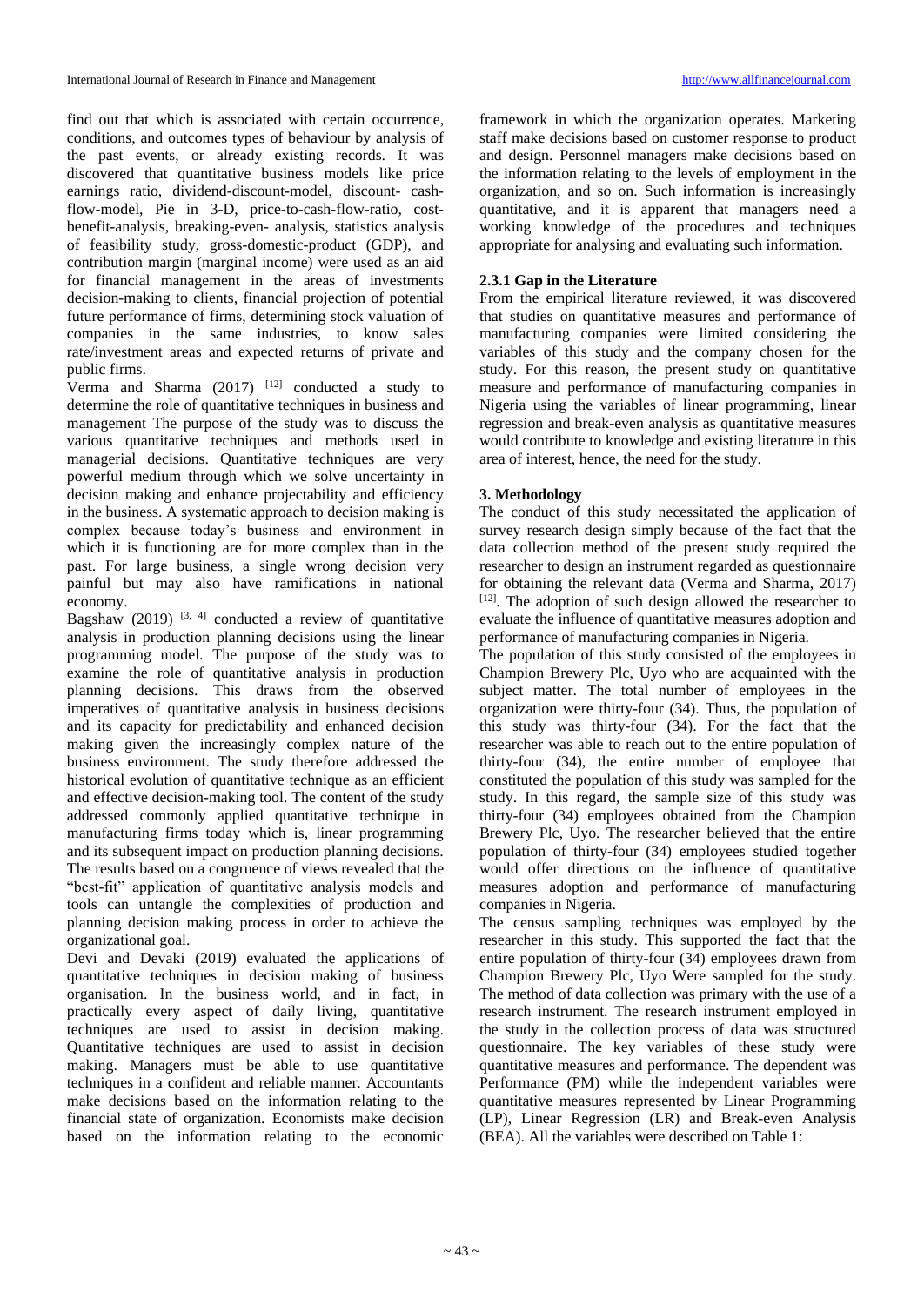| S/N | <b>Variable</b>          | Abbr.      | <b>Measurement</b>             | <b>Apriori</b><br><b>Expectation</b> |
|-----|--------------------------|------------|--------------------------------|--------------------------------------|
|     | Performance              | PM         | <b>Five-Point Likert Scale</b> |                                      |
| 2   | Linear<br>Programming    | LP         | <b>Five-Point Likert Scale</b> | Positive                             |
|     | <b>Linear Regression</b> | LR         | <b>Five-Point Likert Scale</b> | Positive                             |
|     | Break-even<br>Analysis   | <b>BEA</b> | <b>Five-Point Likert Scale</b> | Positive                             |

**Table 1:** Variable Description

**Source:** Researcher's Compilation (2022)

The empirical models were stated appropriately in line with the variables in each of the objectives of the study:

| $PM = \beta_{0} + \beta_{1}LP + e_{t}$   | Equation $(3.1)$ |
|------------------------------------------|------------------|
| $PM = \beta_{0} + \beta_{1}LR + e_{t}$   | Equation $(3.2)$ |
| $PM = \beta_{0} + \beta_{1} BEA + e_{t}$ | Equation $(3.3)$ |

Where  $\beta_1$ ,  $\beta_2$  and  $\beta_3$  = Coefficients of the independent variables,  $\beta_0$  = Intercept of PM and  $e_t$  Random Error Term.

The data collected were analysed using descriptive statistics and inferential statistics. The descriptive statistics was used to evaluate the nature of the data collected for the study while the inferential statistics was used to establish the influence of quantitative measures adoption and performance of manufacturing companies in Nigeria. The inferential statistics included various regression statistical tool such as R,  $R^2$ , Adjusted  $R^2$ , t-statistic, p-value, and Fstatistics. R was used to establish the relationship between the dependent and independent variables in the study.

# **4. Data analysis and Findings**

# **4.1 Data Analysis**

Data collected for the study were analysed appropriately based on the stated statistical tools.

### **4.1.1 Descriptive Statistics**

The descriptive statistics for each of the variables were computed and presented on The Table 2:

| <b>Variable</b> | N  | MIN  | <b>MAX</b> | <b>MEAN</b> | <b>STD</b> |
|-----------------|----|------|------------|-------------|------------|
| PM              | 34 | 1.50 | 5.00       | 4.5972      | 0.1015     |
| LP.             | 34 | 1.00 | 5.00       | 4.7434      | 0.5928     |
| LR              | 34 | 1.75 | 5.00       | 4.4207      | 0.2047     |
| <b>BEA</b>      | 34 | 1.00 | 5.00       | 4.2990      | 0.6051     |

**Table 2:** Descriptive Statistics

**Source:** Researcher's Computation (2022)

From Table 2, Performance (PM) had minimum value of 1.50, maximum value of 5.00, a mean value of 4.5972 and standard deviation of 0.1015. This indicated that Champion Brewery Plc, Uyo in average was 4.597 for the period of the study. The minimum and maximum of PM made were 1.50 and 5.00 respectively. The standard deviation of 1.015 indicated that variation from mean was much for the period of the study. It also showed that fluctuation in PM for the period was high.

From Table 2, Linear Programming (LP) had minimum

value of 1.00, maximum value of 500%, a mean value of 4.743 and standard deviation of 0.5928. This indicated that Champion Brewery Plc, Uyo in average was 4.743 for the period of the study. The minimum and maximum of LP made were 1.00 and 5.00 respectively. The standard deviation of 5.93 indicated that variation from mean was high for the period of the study. It also showed that fluctuation in LP for the period was high.

From Table 2, Linea Regression (LR) had minimum value of 1.75, maximum value of 5.00, a mean value of 4.42 and standard deviation of 0.2047. This indicated that Champion Brewery Plc, Uyo in average was 4.42 for the period of the study. The minimum and maximum of LR made were 1.75 and 5.00 respectively. The standard deviation of 0.2047 indicated that variation from mean was much for the period of the study. It also showed that fluctuation in LR for the period was high.

From Table 2, Break-even Analysis (BEA) had minimum value of 1.00, maximum value of 5.00, a mean value of 4.299 and standard deviation of 0.605. This indicated that Champion Brewery Plc, Uyo in average was 4.299 for the period of the study. The minimum and maximum of BEA made were 1.00 and 5.00 respectively. The standard deviation of 0.6051 indicated that variation from mean was much for the period of the study. It also showed that fluctuation in BEA for the period was high.

### **4.1.2 Check of Relationship**

The simple correlation of each of the variables were computed and presented as shown on the Table 3:

| Table 3: Simple Correlation |  |  |  |
|-----------------------------|--|--|--|
|-----------------------------|--|--|--|

| <b>Variable</b> | <b>PM</b> | LP    | LR    | <b>BEA</b> |
|-----------------|-----------|-------|-------|------------|
| <b>PM</b>       | 1.000     |       |       |            |
| I P             | 0.844     | 1.000 |       |            |
| LR              | 0.813     | 0.233 | 1.000 |            |
| BEA             | 0.911     | 0.386 | 0.186 | 1.000      |

**Source:** Researcher's Computation (2022)

From Table 3, the relationship between pairs of independent variables was below 0.60 (60.0%). The relationship between LP and PM was .84.4%; the relationship between LR and PM was 81.3% and the relationship between BEA and PM was 91.1%.

### **4.1.3 Test of Hypotheses**

The coefficients of each of the independent variables and other statistics were computed and presented on individual Tables based on the hypotheses of the study.

#### **Hypothesis One (1)**

The linear regression outputs were presented on Table 4 to enable the researcher to test the hypothesis:

**Table 4:** Linear Regression Outputs

| Variable $ _{\text{Beta}} \beta  $ t-Stat. $ $ P-Value $ $    |               |  |       | $\mathbf{R}^2$ | F-ratio |  |  |
|---------------------------------------------------------------|---------------|--|-------|----------------|---------|--|--|
|                                                               |               |  |       |                |         |  |  |
| LP.                                                           | $0.742$ 5.791 |  | 0.000 |                |         |  |  |
| $\star$ D $\to$ $\star$ $\star$ $\star$ $\to$ $\star$ $\star$ |               |  |       |                |         |  |  |

\* Dependent Variable=PM

**Source:** Researcher's Computation (2022)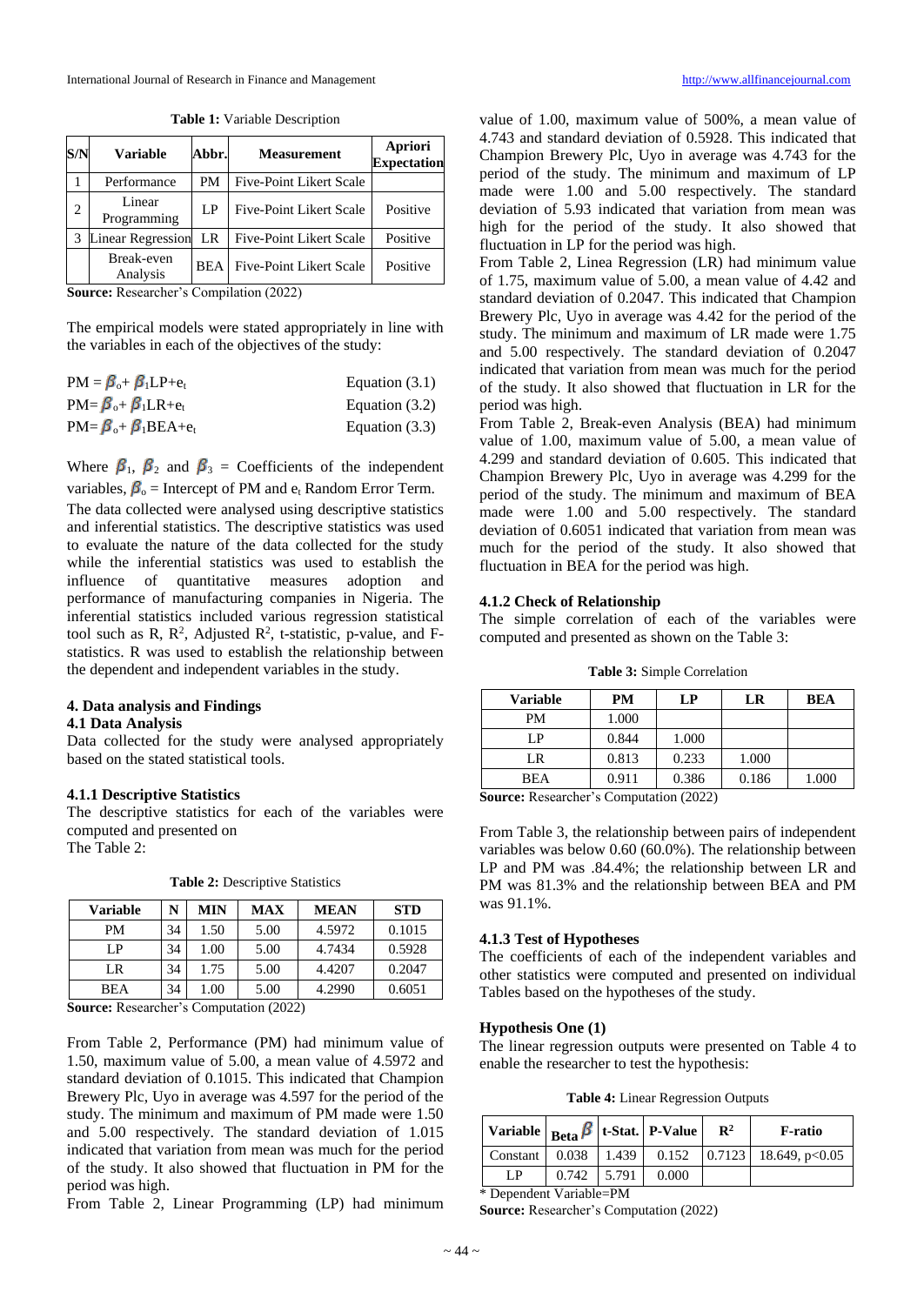From the Table 4, it was observed that Linear Programming (LP) had positive and significant influence on Performance (PM) of Champion Brewery Plc, Uyo. This was because both t-statistics and p-value indicated that LP was significant. The beta-value of LP, which is the coefficient, was positive as well. This showed that an increase in LP could also raise PM of Champion Brewery Plc, Uyo by 74.2%. In accordance with the regression technique stated by the researcher, LP complied with the *apriori* expectation. The constant value of 3.8% showed the rate of PM as LP was held constant and was insignificant (p-value>0.05).  $\mathbb{R}^2$ showed that 71.23% variation in PM was caused by the influence of LP in the model. The F- ratio of 18.649  $(p<0.05)$  computed indicated that  $R^2$  was significant in explaining the model.

The null hypothesis, which states that linear programming does not significantly influence performance of manufacturing companies in Nigeria, was rejected and the alternative hypothesis, which states that linear programming significantly influence performance of manufacturing companies in Nigeria, was accepted on the basis of both tstatistics and p-value for LP.

### **Hypothesis Two (2)**

The linear regression outputs were presented on Table 5 to enable the researcher to test the hypothesis:

**Table 5:** Linear Regression Outputs

| Variable   $_{\text{Beta}}$   t-Stat.   P-Value |       |       |       | $\mathbb{R}^2$ | F-ratio                                     |
|-------------------------------------------------|-------|-------|-------|----------------|---------------------------------------------|
| Constant                                        | 0.024 | 1.129 | 0.142 |                | $\mid 0.6610 \mid 17.449,\mathrm{p} < 0.05$ |
| LR                                              | 0.582 | 4.791 | 0.000 |                |                                             |

\*Dependent Variable=PM

**Source**: Researcher's Computation (2022)

From the Table 5, it was observed that Linear Regression (LR) had positive and significant influence on Performance (PM) of Champion Brewery Plc, Uyo. This was because both t-statistics and p-value indicated that LR was significant. The beta-value of LR, which is the coefficient, was positive as well. This showed that an increase in LR could also raise PM of Champion Brewery Plc, Uyo by 58.2%. In accordance with the regression technique stated by the researcher, LR complied with the *apriori* expectation. The constant value of 2.4% showed the rate of PM as LR was held constant and was insignificant (p-value>0.05).  $\mathbb{R}^2$ showed that 66.10% variation in PM was caused by the influence of LR in the model. The F-ratio of 17.449  $(p<0.05)$  computed indicated that  $R^2$  was significant in explaining the model. The null hypothesis, which states that linear regression does not significantly influence performance of manufacturing companies in Nigeria, was rejected and the alternative hypothesis, which states that linear regression significantly influence performance of manufacturing companies in Nigeria, was accepted on the basis of both t-statistics and p-value for LR.

### **Hypothesis Three (3)**

The break-even analysis outputs were presented on Table 6 to enable the researcher to test the hypothesis:

**Table 6:** Linear Regression Outputs

| Variable   $_{\text{Beta}}$ $\beta$   t-Stat.   P-Value |       |                   |       | $\mathbf{R}^2$ | F-ratio                             |  |  |
|---------------------------------------------------------|-------|-------------------|-------|----------------|-------------------------------------|--|--|
| Constant                                                |       | $0.042 \pm 1.439$ | 0.562 |                | $\vert 0.8299 \vert$ 20.342, p<0.05 |  |  |
| <b>BEA</b>                                              | 0.672 | 6.121             | 0.000 |                |                                     |  |  |
| * Danandant Variabla DM                                 |       |                   |       |                |                                     |  |  |

Dependent Variable PM

**Source:** Researcher's Computation (2022)

From the Table 6, it was observed that Break-even Analysis (BEA) had positive and significant influence on Performance (PM) of Champion Brewery Plc, Uyo. This was because both t-statistics and p-value indicated that BEA was significant. The beta-value of BEA, which is the coefficient, was positive as well. This showed that an increase in BEA could also raise PM of Champion Brewery Plc, Uyo by 67.2%. In accordance with the regression technique stated by the researcher, BEA complied with the *apriori* expectation. The constant value of 4.2% showed the rate' of PM as BEA was held constant and was insignificant (p-value>0.05).  $\mathbb{R}^2$  showed that 82.99% variation in PM was caused by the influence of BEA in the model. The F-ratio of 20.342 ( $p<0.05$ ) computed indicated that  $R^2$  was significant in explaining the model.

The null hypothesis, which states that break-even analysis does not significantly influence performance of manufacturing companies in Nigeria, was rejected and the alternative hypothesis, which states that break-even analysis significantly influence performance of manufacturing companies in Nigeria, was accepted on the basis of both tstatistics and p-value for BEA.

### **4.2 Discussion of the Findings**

From the analyses, Linear Programming (LP), Linear Regression (LR) and Break- even Analysis (BEA) had positive and significant influence on performance of Champion Brewery Plc, Uyo. This indicated that quantitative measures adopted by manufacturing companies in Nigeria had a positive and significant influence on performance. The result of the analyses on regards to LP, LR and BEA was in compliance with the *apriori* expectation stated by the researcher of this study. when quantitative measures are appropriately adopted and used by a company, the outcome is usually reflected on the performance of these entities. On the other hand, when quantitative measures are not properly used to solve decision problems in an organization, performance of such company might not be influence positively because solution to decision problems is always the rudiment to improvement in performance.

The positive and significant influence of quantitative measures (LP, LR and BEA) on performance of manufacturing companies in Nigeria in this study could be accorded to the fact the quantitative measures adopted in these entities have been properly utilized to solve managerial problems. The present study was in line with the study of Bagshaw (2019)  $[3, 4]$  who conducted a review of quantitative analysis in production planning decisions using the linear programming model. It was in consistent with the study of Devi and Devaki (2019) who evaluated the applications of quantitative techniques in decision making of business organisation.